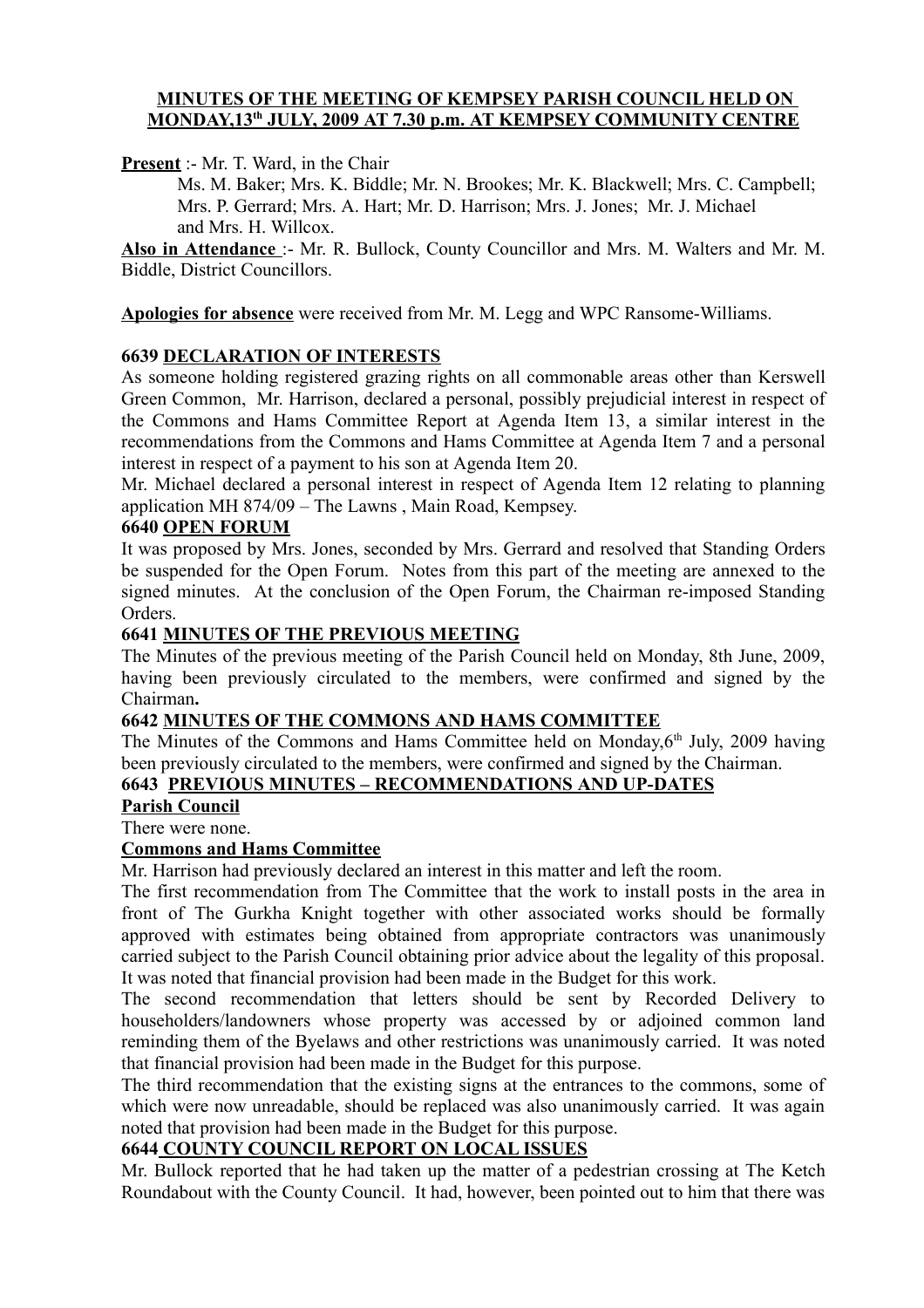already a footpath under Carrington Bridge. He had also taken up matter of the cleaning and widening of the footpath between Kempsey and Worcester with the County Council.

Ms Baker complained about the disgraceful state of the overgrown alleyways. Mr. Bullock agreed to take this matter up with the County Council.

Mr. Blackwell reminded Mr. Bullock that he was going to look into whether it would be possible to have flashing speed signs. together with their costs.

Mr. Brookes complained about the bill in the sum of £416 he had received from the County Council for a bus pass for his son to attend the Sixth Form at Hanley Castle High School. He wanted to know why information about the new costs for the school transport scheme had not been made available?

### **6645 DISTRICT COUNCIL REPORT**

Mrs. Walters had nothing to report.

Mr. Biddle reported that he had raised the matter of the footpaths in Old Road North with the County Council and had received an assurance that this work would be done. The County Council would be carrying out works to install additional gullies and new outlet pipes in Old Road North and had indicated that the re-surfacing works here would then be carried out. Mr. Biddle then referred to the on-going meetings he had attended about the Joint Core Strategy and suggested that it would be a good idea for the Parish Council to hold a meeting with officers from Malvern Hills District Council about new land being provided for a playing field.

### **6646 CORRESPONDENCE**

All correspondence, both for report and for information had been made available for inspection by Parish Council Members between 7.00 p.m. and 7.30 p.m.

(a) St. Mary's Close Residents – Installation of Play Equipment on the Green

The Parish Council noted that St. Mary's Close residents did not want play equipment installed on the green.

(b) N. Preece – Speeding in Kempsey

The Clerk was asked to refer this matter to the Police with a copy to the Head Teacher at Kempsey Primary School. The Parish Council agreed that enforcement of existing traffic speeds restrictions was the only effective way to tackle the problem of speeding drivers.

(c) MHDC – Stonehall Common – Access Licence

The Clerk was asked to send the comments made at the Commons and Hams Committee to the District Council Solicitor.

(f) Clement Keys – Annual Return for 2008/2009 – Request for Additional Information

The Clerk read out the letter asking for additional information which had been received from Clement Keys.

(g) DeFRA/Animal Health – Animal Registration Document

This letter was passed to Mr. Michael, the Chairman of the Commons and Hams Committee.

(h) March and Edwards – New Lease for The Hair Gallery

The Parish Council resolved to discuss this matter in confidential session at the conclusion of this meeting.

(i) Wicksteed Playscapes – Safety Surfacing at The Play Area – Estimates

Mrs. Campbell reported that an estimate in the sum of £5,751.31 plus VAT had been received to remove the existing tiles and to replace them with wet pour. This matter was referred back to the Recreation Committee to discuss alternatives.

#### **6647 ENVIRONMENT COMMITTEE**

(a) Notice Board outside The Parish Hall

The Parish Council noted that no progress was being made as the company who had supplied the notice board were not answering emails or phone calls. It was agreed that Mr. Blackwell should approach a company in Malvern to obtain an estimate for a new front.

(b) Litter Bins – Estimates for Fixing/Purchase of Ground Fixing Kits

The Clerk was asked to obtain an estimate for 4 ground fixing kits. She pointed out that the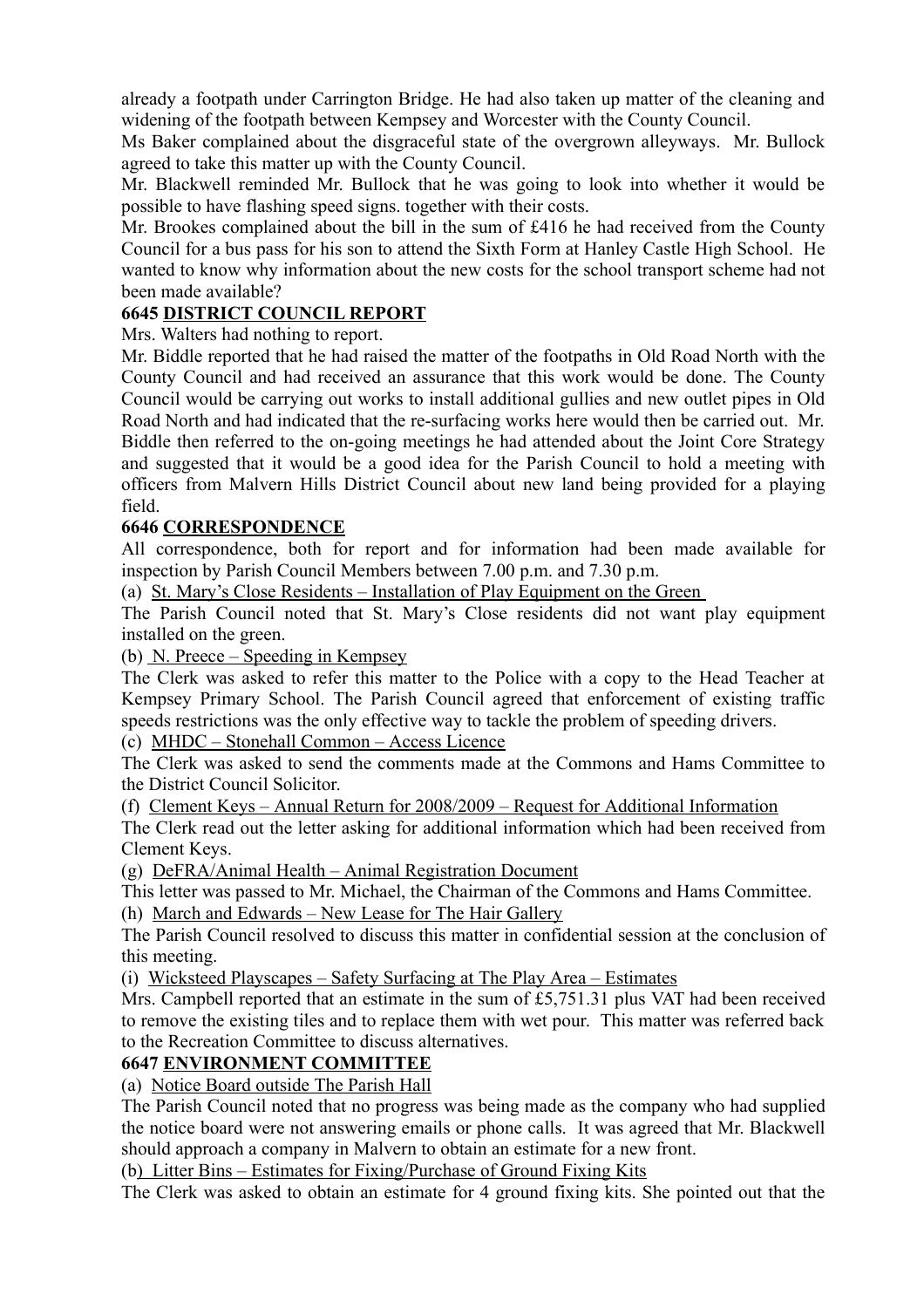sum of £1,000 had been allocated in the Budget for 2009/2010 for the purchase and installation of new litter bins and that there would be an overspend on this sum. The bins had cost £854.21 to buy, Mr. Benynon had indicated that he would charge £380 for fixing costs and the cost of the 4 ground fixing kits would also have to be added

## **6648 PLANNING REPORT**

(a) Comments made to Malvern Hills District Council under Delegated Powers

MH 653/09 – 73 Main Road – Erection of detached 4 bedroom guest annex to rear (Full) – Strong objection. Large and dominant backland development in a Conservation Area. Concerns about drainage and sewage arrangements. Concerns about access/insufficient on site parking.

MH 804/09 – 35 Squires Walk – Two storey side extension (Full) – No objections

(b) For Report

MH 773/09 - The Huntsman Inn, Green Street – Conversion and extension to existing barn to form two holiday lets (Full)

The Parish Council had no objections to this application but sought confirmation that the proposed holiday lets would be connected to the mains sewer in Green Street and not to a septic tank, as was indicated on the plans. The Parish Council noted the reference to "the attached building in separate ownership". This was not shown on the accompanying plans and they questioned how the proposed works would impact on this building?

MH 874/09 – Land adjacent to The Lawns, Main Road – Construction of 9 two-storey dwellings (Full)

Mr. Michael had previously declared an interest in this matter and left the room. Whilst the Parish Council had no objections to this application, there were concerns that there was no information about whether the proposed dwellings would be for sale, to let or what? Did a development of this size conform to planning policies and if so, what protection would there be to ensure that they remained as they are intended to be? Would a Section 106 Agreement be a condition if planning permission was granted?

### **6649 COMMONS AND HAMS COMMITTEE REPORT**

Mr. Harrison had previously declared an interest in this matter and left the room. The Committee Chairman reported that the on-going topics had been discussed at the recent meeting. He expressed concerns that someone had secured the bridle gate onto The Lower Ham with large nails so that it prevented lawful access onto this area. The Clerk was asked to draw this matter to the attention of the County Council. He then referred to the discussion about measures to prevent the access gate onto The Lower Ham being lifted off its hinges by washers being welded on top of the hinge pins. The Clerk felt that as the Parish Council were not the landowner of The Lower Ham and it was outside the commonable Lammas period, they had no responsibility in this matter.

### **6650 RECREATION COMMITTEE REPORT**

(a) Pavilion Works – Progress Report

The Committee Chairman reminded those present that the Sports Association had been asked to obtain three estimates for work to the fascia boarding at The Pavilion. As yet, no information had been received from them. The Clerk was asked to contact The Sports Association and ask for the three estimates as a matter of urgency.

(b) Un-authorised access onto The Playing Field

It was noted that the compost bin had been removed from the tree planting strip and that the access gate had been removed and replaced with fencing.

### (c) Estimates for Swings

The Committee Chairman reported that the recent RoSPA Report had indicated that cradle swings and baby swings were not permitted on the same bay. The estimate to replace the cradle swing with a flat swing had not yet been received from Wicksteed Leisure.

### **6651 COMMUNITY CENTRE COMMITTEE REPORT**

The Committee Chairman reported that a window in Room 1 had been smashed by someone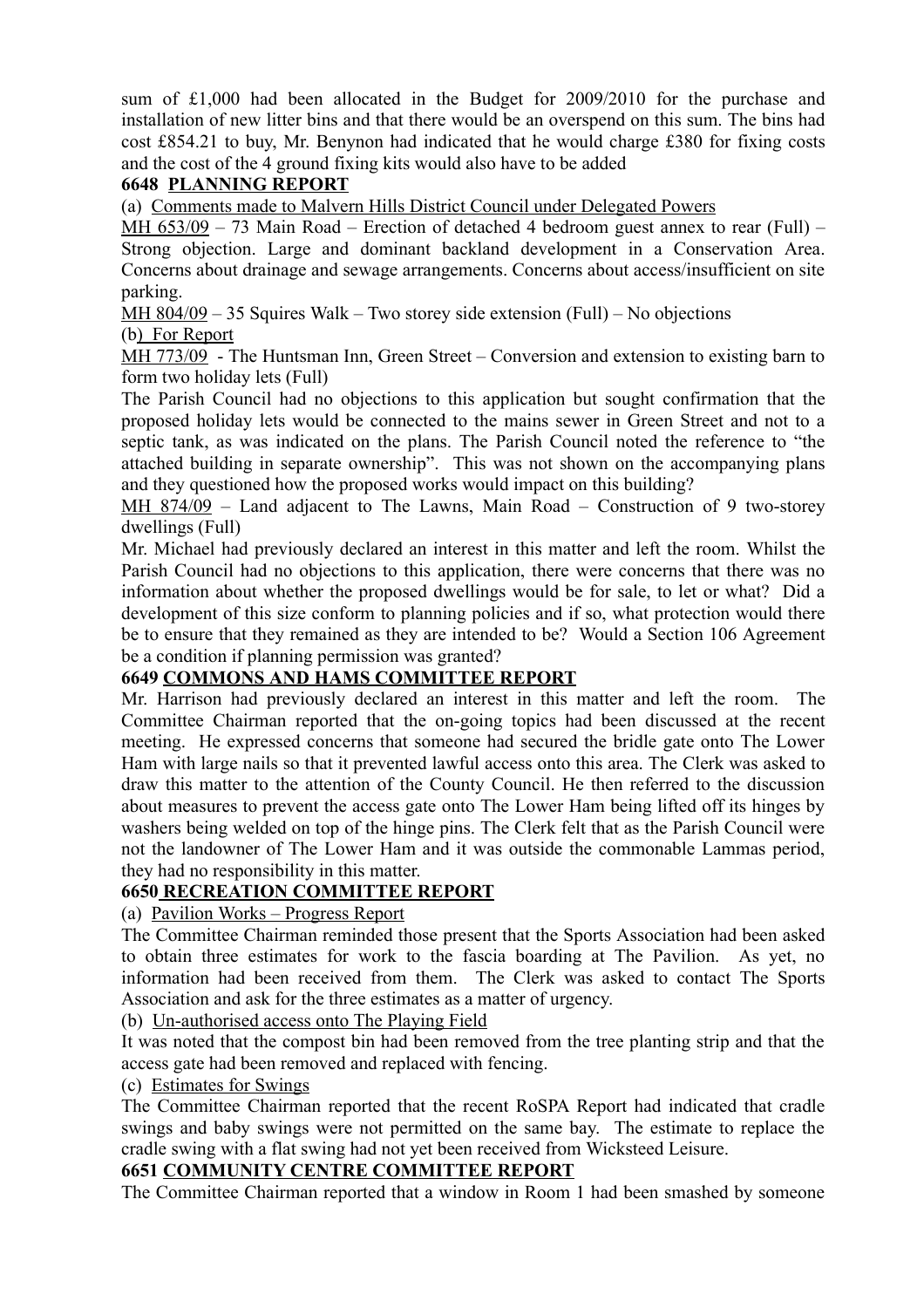throwing two stones. The installation of a new loft ladder with a hand rail would need to be considered for when the boilers were serviced.

## **6652 CHAIRMAN'S MONTHLY UPDATE**

The Chairman felt that there was a need for the Parish Council to hold discussions with the District and County Councils about being a Quality Parish. He reminded those present that the current Quality Parish Status would become due for renewal the following year and the question about why the Parish Council should bother to renew this was currently being asked.

# **6653 THE POWER OF WELL BEING**

The Clerk had prepared a report on the implications of adopting The Power of Well Being. This had been circulated with the Agenda. After a short discussion the Parish Council agreed that the matter of whether this power should be adopted would need to be carefully considered and that this meeting was not the right forum.

# **6654 RECEIPTS AND PAYMENTS/RECONCILIATION OF BALANCES TO 30/6/09**

The receipts and payments/bank reconciliation to 31st May and 30<sup>th</sup> June, 2009 had been circulated to the members. Copies of these documents are attached to the Signed Minutes.

### **6655 CONFIRMATION OF ACTION**

The Parish Council ratified payment of the following urgent accounts which had been made under delegated powers :-

Bosch Thermotechnology Ltd. – Boiler Service - £210.00 (inc. £27.39 VAT)

Ikon Office Solutions – Copier Meterage - £78.37 (inc. £10,22 VAT)

Odd Job – Supply and Fit Rear Door Lock at Community Centre - £75.00

Allianz Insurance – Parish Council Insurance - £69.75

Staff salaries for June as on the list circulated to Members and annexed to the Signed Minutes R. Clarke – Grass Cutting at Community Centre - £66.00

R. Clarke – Grass Cutting at Children's Play Area - £44.00

Mrs. S. Cordell – Community Centre Cleaning – 18/5/09 to 8/6/09 - £150.00

## **6656 ACCOUNTS FOR PAYMENT**

Mr. Harrison had previously declared an interest in the matter relating to the payment to his son and withdrew from the meeting for this particular item.

The Parish Council resolved to authorise payment of the following accounts :-

Mrs. A.P. Halford - Petty Cash for June - £50.50

Worcs. CALC – Clerk's Training Course - £7.50

Stilo Ltd – 500 Postcards - £74.75 (inc. £9.76 VAT) (From Parish Plan Working Party funds) Lexis Nexis - 8<sup>th</sup> Edition of Local Council Administration - £53.60

R. Clarke – Grass Cutting at Community Centre - £20.00

R. Clarke – Grass Cutting at Children's Play Area - £27.50

Mark Harrison – Emergency Electrical Repairs at Community Centre - £65.00

New Farm Grounds Maintenance – Grass Cutting - £114.10 (inc. £14.88 VAT)

### **6657 CONFIDENTIAL SESSION**

The Parish Council resolved that in view of the confidential nature of the business about to be transacted that the public and Press should be asked to withdraw from the meeting.

## **THERE BEING NO FURTHER BUSINESS, THE CHAIRMAN DECLARED THE MEETING CLOSED AT 9.40 p.m.**

Signed at the next ensuing meeting of Kempsey Parish Council

Chairman of such next ensuing meeting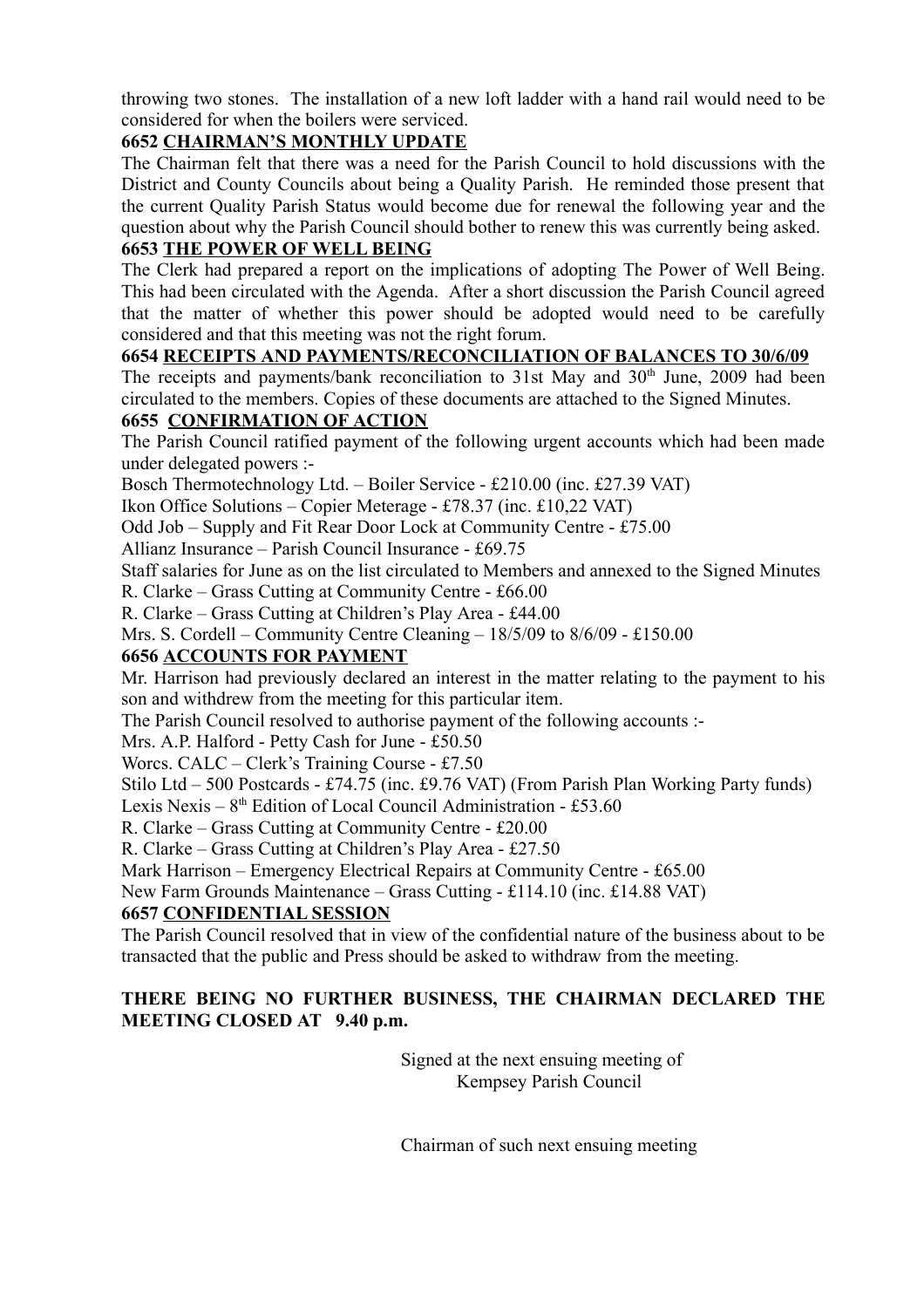## **IN CONFIDENTIAL SESSION**

#### **6658 THE HAIR GALLERY (KEMPSEY) LTD.**

The Clerk read out the letter which had been received from Messrs. March and Edwards about the new lease. She was asked to arrange for Mr. Simpson to sign the lease in the appropriate places and for it to be returned to March and Edwards.

It was noted that Mr. Simpson had previously agreed to pay Messrs. March and Edwards costs in this matter and, as such, the Clerk was asked to send him their account in the sum of £575.00